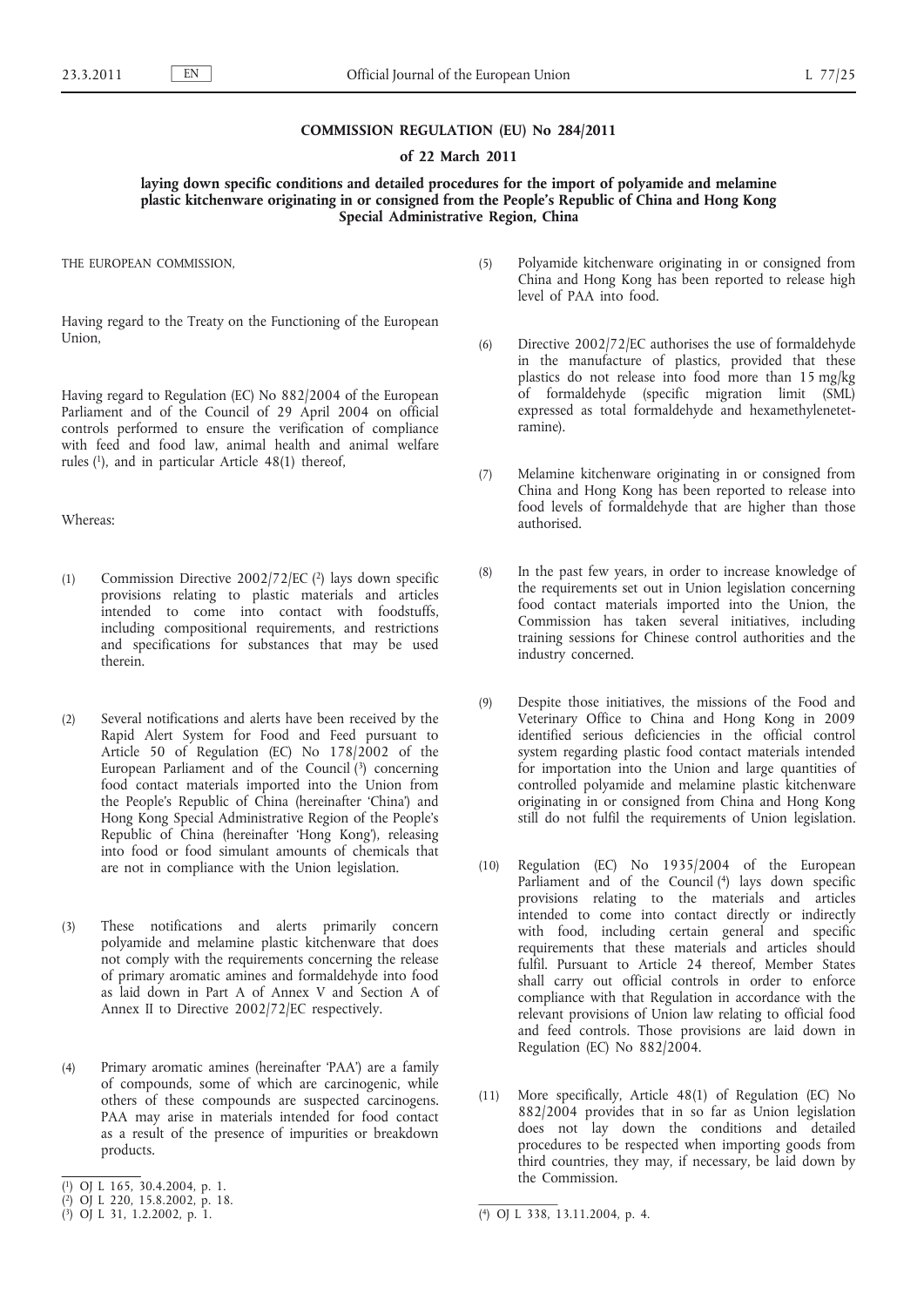- (12) Article 48(2) of Regulation (EC) No 882/2004 provides for the possibility to impose specific import conditions on particular products coming from certain third countries, taking into account the risks associated with these products.
- (13) In order to minimise the health risks that may arise from polyamide and melamine plastic kitchenware originating in or consigned from China or Hong Kong, each consignment of such products should be accompanied by appropriate documentation, including analytical results showing that it meets the requirements concerning the release of PAA and formaldehyde respectively, as laid down in Directive 2002/72/EC.
- (14) In order to ensure a more efficient organisation of the controls of polyamide and melamine plastic kitchenware originating in or consigned from China or Hong Kong, the importers or their representatives should give prior notification of the arrival and of the nature of the consignments. Likewise, Member States should have the possibility to designate specific first points of introduction through which consignments of these articles may enter the Union. This information should be publicly available.
- (15) In order to ensure a degree of uniformity at the Union level with regard to the controls of polyamide and melamine plastic kitchenware originating in or consigned from China or Hong Kong, the procedure for the official controls, as defined in Article 2 of Regulation (EC) No 882/2004, should be defined in this Regulation. These controls should include documentary, identity and physical checks.
- (16) In the event of non-compliance being identified during the physical checks, Member States should immediately inform the Commission through the Rapid Alert System for Food and Feed.
- (17) Member States should have the possibility, in specific cases, to authorise the onward transportation of consignments of polyamide and melamine plastic kitchenware originating in or consigned from China or Hong Kong from the first point of introduction, provided arrangements are made with the competent authority at the point of destination to ensure the traceability of the consignments pending the results of the physical checks, in order to allow the competent authority to deal with the process of importing such consignments effectively and efficiently.
- (18) The release into free circulation of polyamide and melamine plastic kitchenware originating in or consigned from China or Hong Kong should take place only once all the checks have been completed and the results are known. For that purpose the result of the controls should be made available to the customs authorities before the goods can be released for free circulation.
- (19) A procedure for recording the information obtained from these controls should be established. This information should be submitted regularly to the Commission.
- (20) The provisions of this Regulation should be periodically reviewed, taking into account the information received from the Member States.
- (21) The measures provided for in this Regulation are in accordance with the opinion of the Standing Committee on the Food Chain and Animal Health,

HAS ADOPTED THIS REGULATION:

### *Article 1*

### **Subject matter**

This Regulation lays down specific conditions and detailed procedures for the import of polyamide and of melamine plastic kitchenware originating in or consigned from the People's Republic of China (hereinafter 'China') and Hong Kong Special Administrative Region of the People's Republic of China (hereinafter 'Hong Kong').

# *Article 2*

# **Definitions**

For the purpose of this Regulation the following definitions shall apply:

- (a) 'plastic kitchenware' means plastic materials as described in paragraphs 1 and 2 of Article 1 of Directive 2002/72/EC and falling within CN code ex 3924 10 00;
- (b) 'consignment' means a quantity of polyamide or melamine plastic kitchenware, covered by the same document(s), conveyed by the same means of transport and coming from the same third country;
- (c) 'competent authorities' means the competent authorities of the Member States designated in accordance with Article 4 of Regulation (EC) No 882/2004;
- (d) 'first point of introduction' means the point of entry of a consignment into the Union;
- (e) 'documentary check' means the checking of the documents referred to in Article 3 of this Regulation;
- (f) 'identity check' means a visual inspection to ensure that the documents accompanying the consignment tally with the contents of the consignment;
- (g) 'physical check' means the sampling for analysis and laboratory testing and any other check necessary to verify compliance with the requirements concerning the release of PAA and formaldehyde laid down in Directive 2002/72/EC.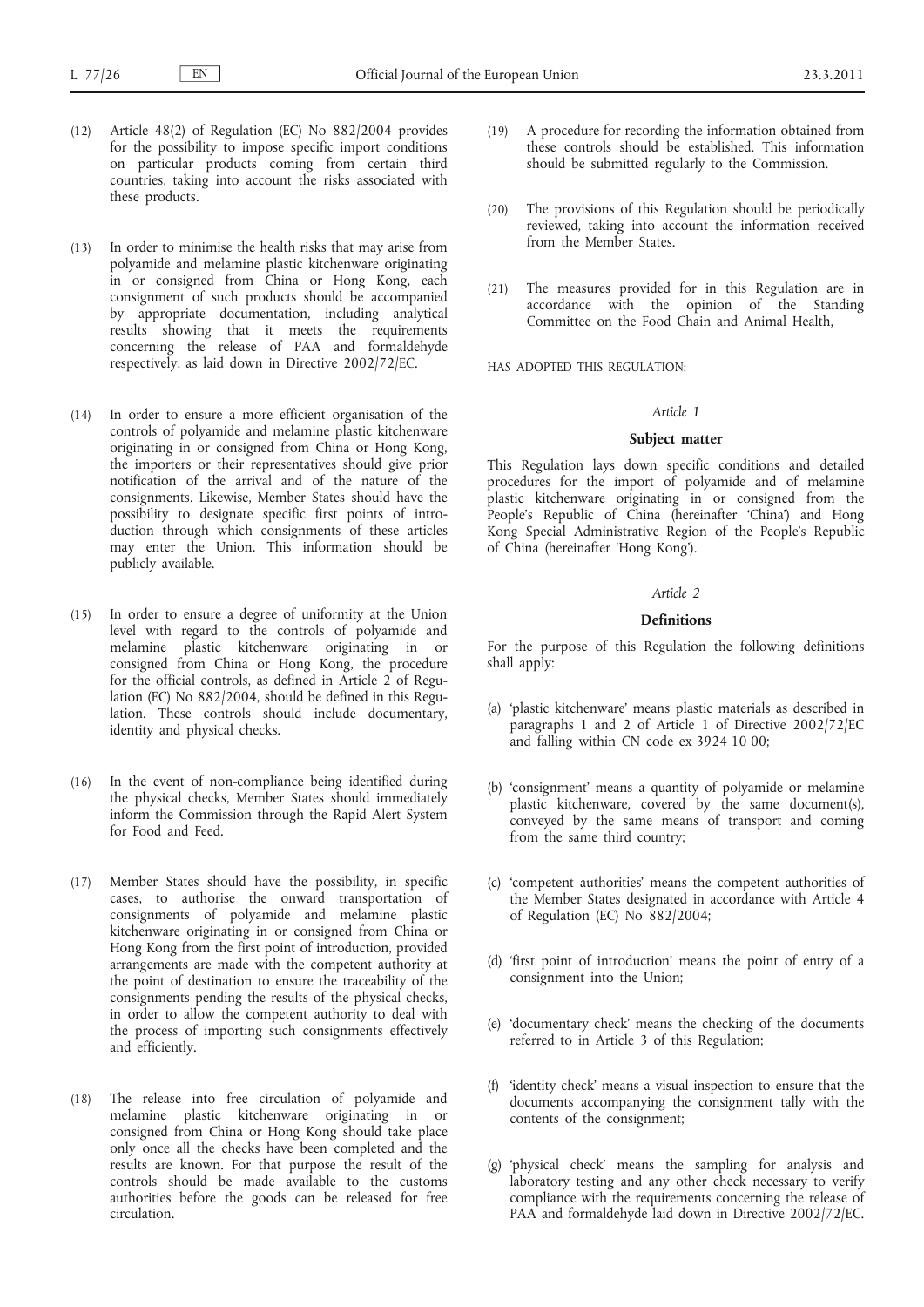## *Article 3*

### **Import conditions**

1. Polyamide and melamine plastic kitchenware originating in or consigned from China and Hong Kong shall be imported into the Member States only if the importer submits to the competent authority for each consignment a declaration, duly completed, confirming that it meets the requirements concerning the release of primary aromatic amines and formaldehyde laid down in Part A of Annex V and in Section A of Annex II to Directive 2002/72/EC respectively.

2. A model of the declaration referred to in paragraph 1 is set out in the Annex to this Regulation. The declaration shall be drawn up in the official language, or in one of the official languages, of the Member State in which the consignment is imported.

3. The declaration referred to in paragraph 1 shall be accompanied by a laboratory report providing:

- (a) as regards polyamide kitchenware, analytical results demonstrating that they do not release into foods or food simulants primary aromatic amines in a detectable quantity. The detection limit applies to the sum of primary aromatic amines. For the purpose of the analysis the detection limit for primary aromatic amines is set at 0,01 mg/kg food or food simulants;
- (b) as regards melamine kitchenware, analytical results demonstrating that they do not release into foods or food simulants formaldehyde in a quantity exceeding 15 mg/kg food.

4. The competent authority shall indicate in the declaration set out in the Annex to this Regulation, whether the goods are acceptable or not for release into free circulation, depending on whether they fulfil the terms and conditions provided for in Directive 2002/72/EC as set out in paragraph 1.

## *Article 4*

### **Prior notification of consignments**

Importers or their representatives shall notify the competent authority at the first point of introduction at least two working days in advance of the estimated date and time of physical arrival of consignments originating in or consigned from China and Hong Kong.

### *Article 5*

### **Notification of the first point of introduction**

Where the Member States decide to designate specific first points of introduction for consignments originating in or consigned from China and Hong Kong, they shall publish on the Internet an up-to-date list of these points and communicate the Internet address to the Commission.

The Commission shall display on its website; for information purposes, the links to the national lists of specific first points of introduction.

# *Article 6*

## **Controls at the first point of introduction**

1. The competent authority at the first point of introduction shall carry out:

- (a) documentary checks on all consignments within two working days from the time of their arrival;
- (b) identity and physical checks, including laboratory analysis of 10 % of consignments, and in such a way that it is not possible for the importers or their representatives to predict whether any particular consignment will be subjected to such checks; the results of physical checks must be available as soon as technically possible.

2. If the laboratory analysis referred to in point (b) of paragraph 1 identifies non-compliance, the competent authorities shall immediately inform the Commission of the results through the Rapid Alert System for Food and Feed established by Article 50 of Regulation (EC) No 178/2002.

## *Article 7*

## **Onward transportation**

The competent authority at the first point of introduction may authorise the onward transportation of the consignments originating in or consigned from China and Hong Kong, pending the results of the checks referred to in point (b) of Article 6(1).

If the competent authority grants the authorisation referred to in the first paragraph, it shall notify the competent authority at the point of destination and shall supply a copy of the declaration set out in the Annex, duly completed as provided in Article 3 and the results of the checks referred to in point (b) of Article 6(1), as soon as the latter are available.

The Member States shall ensure that appropriate arrangements are put in place to ensure that the consignments remain under the continuous control of the competent authorities and cannot be tampered with in any way pending the results of the checks mentioned in point (b) of Article 6(1).

### *Article 8*

## **Release for free circulation**

The release for free circulation of polyamide and melamine plastic kitchenware originating in or consigned from China and Hong Kong is subject to the presentation to the customs authorities of the declaration set out in the Annex duly completed as provided for in Article 3.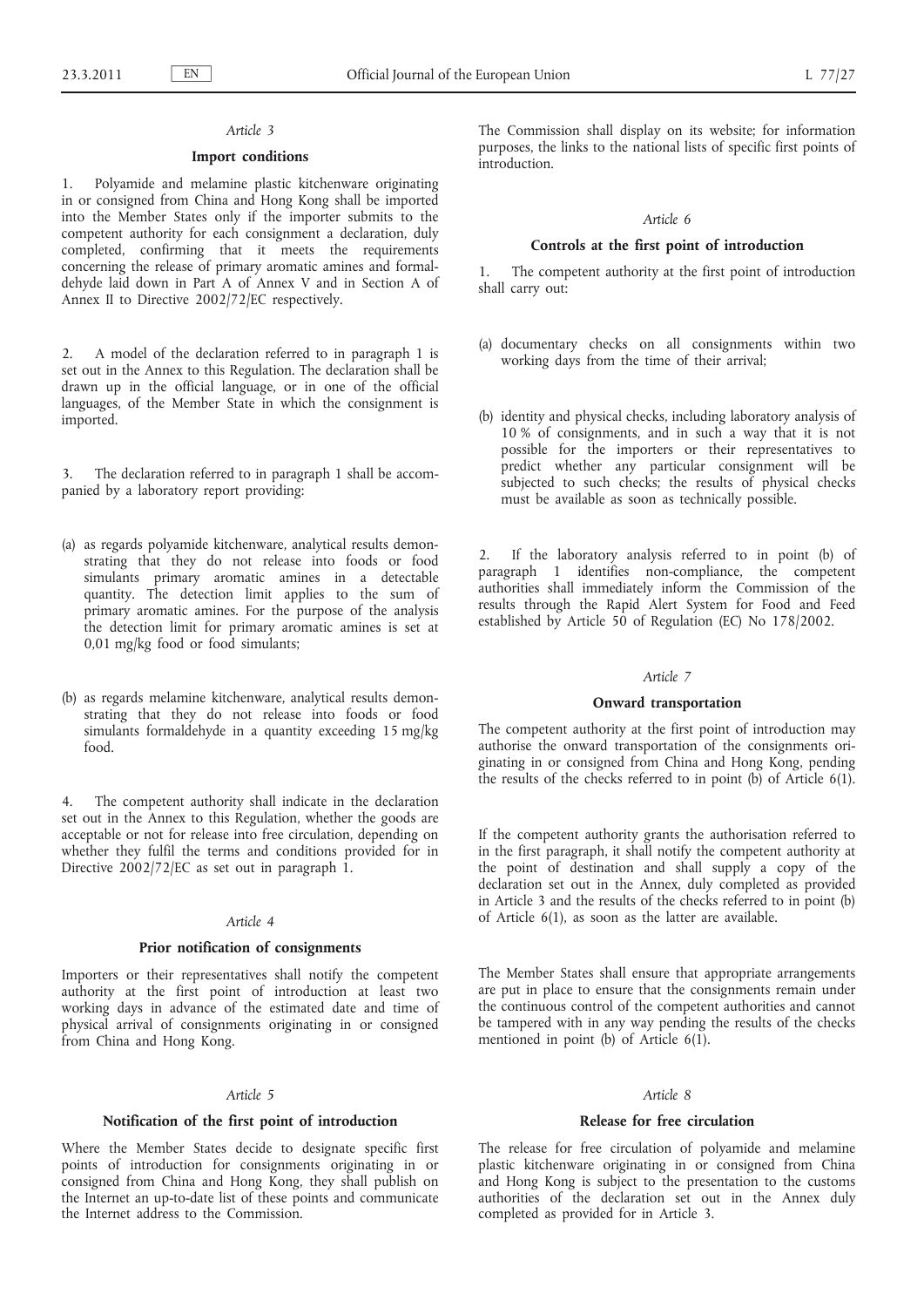# *Article 9*

### **Reporting to the Commission**

1. When checks referred to in Article 6(1) are performed, the competent authorities shall keep records of the following information:

(a) details of each consignment checked, including:

(i) the size in terms of number of articles;

- (ii) the country of origin;
- (b) the number of consignments subject to sampling and analysis;
- (c) the results of the controls referred to in Article 6.

2. Member States shall submit to the Commission a report including the information referred to in paragraph 1, quarterly by the end of the month following each quarter.

## *Article 10*

### **Entry into force**

This Regulation shall enter into force on the 20th day following its publication in the *Official Journal of the European Union*.

This Regulation shall apply from 1 July 2011.

This Regulation shall be binding in its entirety and directly applicable in all Member States in accordance with the Treaties.

Done at Brussels, 22 March 2011.

*For the Commission The President* José Manuel BARROSO